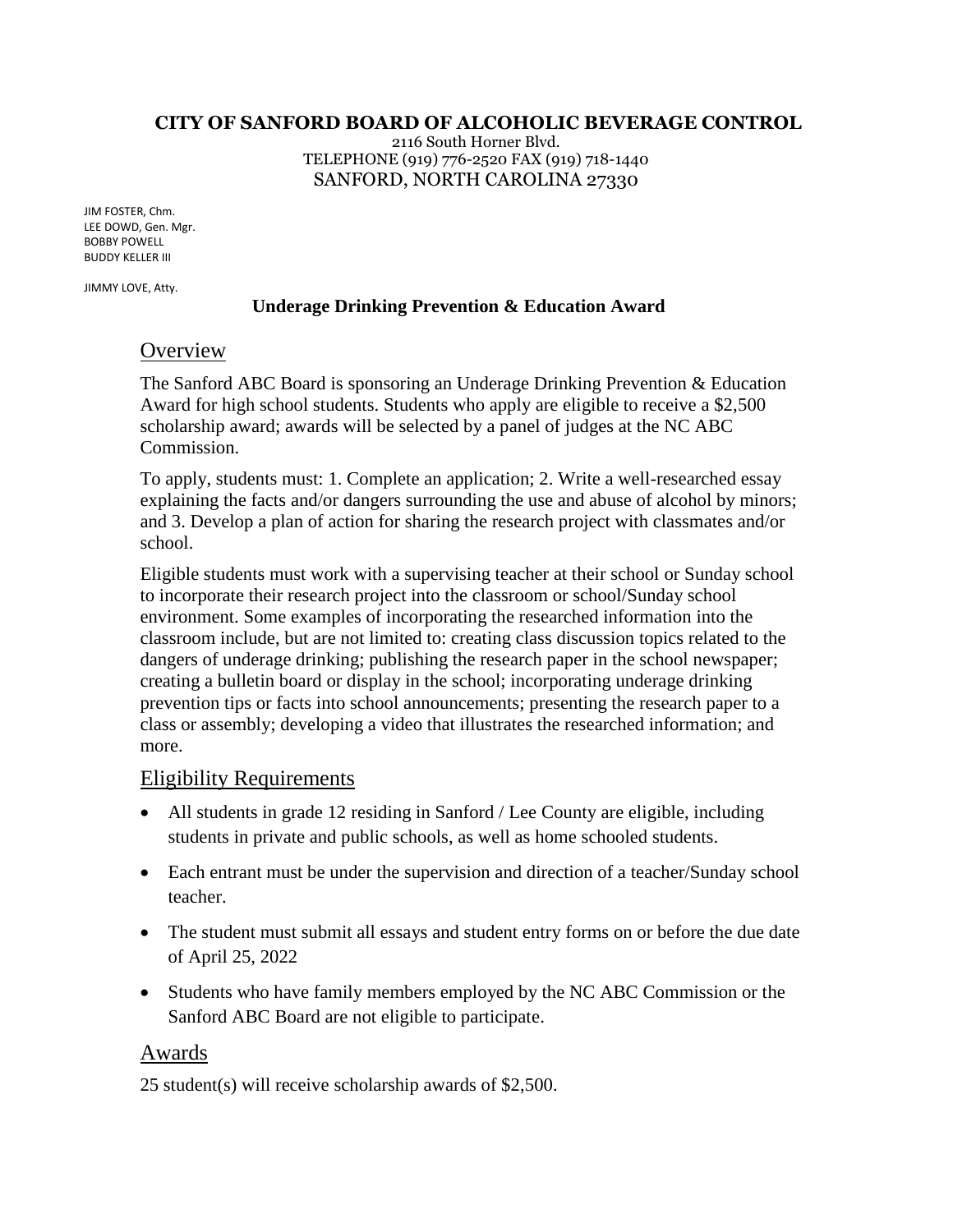# Regulations

All essays must comply with the following rules before submission:

- Each essay must reflect the student's own research, writing and original thinking.
- Only one (1) essay may be submitted by each student.
- A sponsoring teacher may sponsor more than one of his/her students.
- Submissions must include, in addition to the essay, a detailed description of how the student will incorporate the essay's information and research into the classroom or school environment.
- Each student must complete and attach a student entry form.
- Teachers must verify and sign the verification of authenticity on the student entry form.
- Essays should include references to all research. Those references should be clearly identified within the text (i.e. parenthetical documentation, end notes or foot notes are accepted).
- Essays should also include a separate Bibliography/Works Cited page.
- Entries must be postmarked on or before due date on April 25, 2022.
- Essays will not be returned to the author.

## Judging

A panel of judges from the NC ABC Commission will judge the entries based on the following criteria:

- I. Comprehension (1-20 points) How well does the essay reflect a thorough comprehension of the issues involved the essay topic?
- II. Organization (1-20 points) Does the essay follow a logical and easily understood progression? Does research support the essay's main points?
- III. Creativity (1-20 points) Does the essay use diverse resources, including quotes, statistics, etc. and take a creative angle on the issue?
- IV. Writing (1-20 points) Does the student use correct grammar, spelling, punctuation, and concise language?
- V. Peer-Led Education (1-20 points) Does the entry include a reasonable plan of action for sharing the information with the student's classmates and/or school? Is the plan engaging, creative, and well thought out?